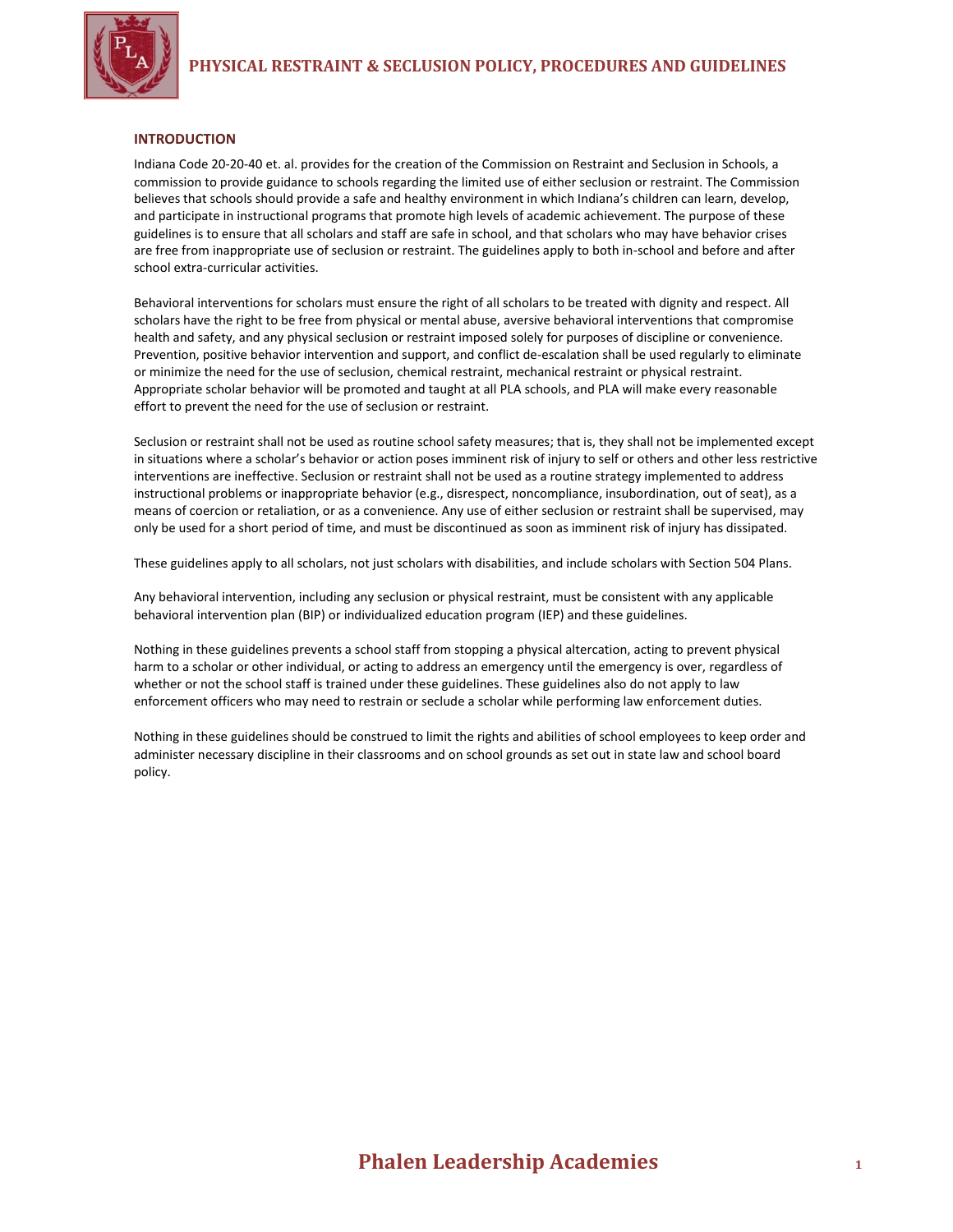

#### **APPLICABLE DEFINITIONS FOR THESE GUIDELINES**

**Behavioral Intervention Plan:** means a plan that is agreed upon by the case conference committee (CCC) and incorporated into a scholar's individualized education program (IEP) and that, at a minimum, describes the following:

- A. The pattern of behavior that impedes the scholar's learning or the learning of others.
- B. The purpose or function of the behavior as identified in a functional behavioral assessment.
- C. The positive interventions and supports, and other strategies, to:
	- a. Address the behavior; and
	- b. Maximize consistency of implementation across people and settings in which the scholar is involved.
- D. If applicable, the skills that will be taught and monitored in an effort to change a specific pattern of behavior of the scholar.
- E. The behavioral intervention plan (BIP) seeks to maximize consistency of implementation across people and settings in which the scholar is involved.

**Chemical Restraint**: the administration of a drug or medication to manage a scholar's behavior or restrict a scholar's freedom of movement that is not a standard treatment or dosage or both for the scholar's medical or psychiatric condition.

**Crisis Intervention Training:** training provided to selected staff members which addresses how to deal with aggressive, violent or out of control behaviors. It includes specific techniques for seclusion and restraint and could result in certification of the individuals who complete the training.

**De- escalation:** causing a situation to become more controlled, calm and less dangerous, thus lessening the risk for injury to someone.

**Employee:** means all paid school staff, volunteers, contract employees, consultants or any other agents of the school or corporation.

**Functional Behavioral Assessment:** ongoing process of gathering information that can be used to identify patterns in the scholar's behavior and the purpose or function of the behavior for the scholar. The analysis provides the information necessary to develop an intervention plan.

**Imminent:** Likely to happen right away; within a matter of minutes.

**Mechanical Restraint:** means the use of (1) a mechanical device (2) a material or (3) equipment attached or adjacent to a scholar's body that the scholar cannot remove and that restricts the freedom of movement of all or part of the scholar's body or restricts normal access to the scholar's body. The term does not include (1) mechanical devices, (2) a material, (3) equipment used as prescribed by a licensed physician or other qualified health care professional, or (4) a bus harness or other safety equipment that is used to restrain a scholar during transport when the harness or equipment is necessary for safety purposes.

**Parent or Guardian:** the scholar's parent (whether biological or adoptive), legal guardian, or surrogate parent.

**Physical Restraint:** physical contact between a school employee and a scholar in which the scholar unwillingly participates and that involves the use of a manual hold to restrict freedom of movement of all or part of a scholar's body or to restrict normal access to the scholar's body. The term does not include (1) briefly holding a scholar without undue force in order to calm or comfort the scholar, or to prevent unsafe behavior, such as running into traffic or engaging in a physical altercation, (2) physical escort, or (3) physical contact intended to gently assist or prompt a scholar in performing a task or to guide or assist a scholar from one area to another. Additionally, the term does not include the use of a bus harness or other safety equipment that is used to restrain a scholar during transport when the harness or equipment is necessary for safety purposes.

**Positive Behavior Intervention and Support:** a systematic approach that uses evidence based practices and data-driven decision making to improve school climate and culture, and includes a range of systematic and individualized strategies to reinforce desired behavior and diminish reoccurrence of problem behavior to achieve improved academic and social outcomes and increase learning for all scholars.

**Prevention and Conflict De-escalation Training:** training which is provided broadly to school staff on how to prevent, defuse and de-escalate potential behavioral crisis situations without physical contact between school staff and the scholar.

# **Phalen Leadership Academies <sup>2</sup>**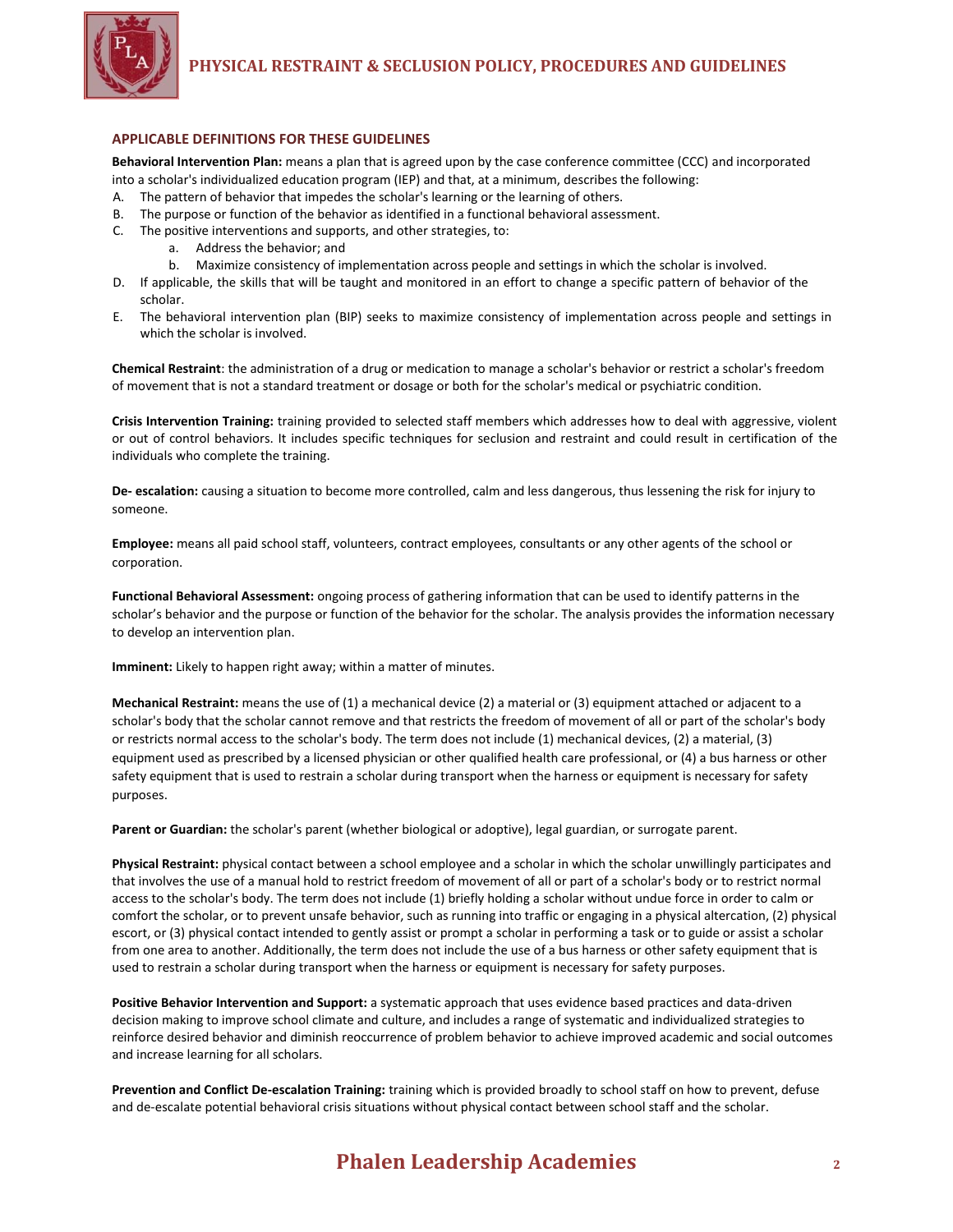

**Prone Physical Restraint**: the scholar is being held face down lying on their stomach on a horizontal surface such as the floor.

**Restraint:** means chemical restraint, physical restraint, and mechanical restraint.

**Seclusion:** means the confinement of a scholar **alone** in a room or area from which the scholar physically is prevented from leaving. The term does not include a supervised time -out or scheduled break, as described in a scholar's individualized education program, and during which an adult is continuously present in the room with the scholar.

**Staff:** means any individuals with regular direct contact with a scholar, including all paid school staff, volunteers, contract employees, consultants or any other agents of the school or corporation.

**Staff Trained in Crisis Intervention:** individuals who successfully complete and maintain certification in a training program that results in acquisition of skills to deal with aggressive, violent, or out of control behaviors, prevent restraints, evaluate risk of harm in an individual situation, use approved restraint techniques and monitor the effect of the restraint.

**Substantial Risk:** situation where there is serious, imminent threat of bodily harm and where there is the immediate ability to enact such harm.

**Supine Physical Restraint:** a person is being held face up on their back on a horizontal surface such as the floor.

**Time-out:** means a behavior reduction procedure in which access to reinforcement is withdrawn for a certain period of time. Time-out occurs when the ability of a scholar to receive normal reinforcement in the school environment is restricted. Time-out shall be both developmentally and behaviorally appropriate and shall be short in duration.

## **USE OF RESTRAINT**

- A. Restraint shall only be used when a scholar is displaying behavior that presents imminent risk of injury to the scholar or others (including other scholars, staff, or visitors).
- B. Restraint shall only be as a last resort after other, less restrictive methods of de-escalation have been attempted without success.
- C. Restraint shall only be employed by staff members who have received crisis intervention training by the school in the use of restraint procedures and shall only be carried out in a manner consistent with the techniques prescribed in crisis intervention training, except that other staff may employ restraint procedures in emergency circumstances when fully trained school staff are not immediately available. Untrained staff shall request assistance from trained staff as soon as possible.
- D. Restraint shall last only a short period of time and as long as it's necessary for the scholar to regain behavioral stability, and the risk of imminent injury or harm to the scholar or others has dissipated.
- E. The degree of restriction employed must be in proportion to the circumstances of the incident, the size and condition of the scholar, and the potential risks for injury to the scholar.
- F. Physical restraint shall not rely upon pain as an intentional method of control.
- G. Mechanical restraints to restrict a scholar's freedom of movement are prohibited, with the exception of bus harnesses or other safety equipment used to restrain a scholar during transport. The use of any drug, medication, or other chemical to control behavior or restrict freedom of movement (except as authorized by a licensed physician or other qualified health care professional) is prohibited. A scholar will not be given a drug or medication that is not a standard treatment or dosage or both for his/her medical or psychiatric condition unless otherwise prescribed by a physician.
- H. Prone or supine forms of restraint are not authorized and shall be avoided.
- I. Restraint shall never be used in a manner that restricts a scholar's breathing or intentionally harms the scholar.
- J. Every instance in which seclusion or restraint is used shall be carefully and visually monitored to ensure the appropriateness of its use and safety of the child, other children, teachers and other personnel.
- K. In determining whether a scholar who is being physically restrained should be removed from the area where such restraint was initiated, the supervising employee/staff shall consider potential injury to the scholar, the educational and emotional well-being of other scholars in the vicinity, and if applicable, any requirements pursuant to the IEP or BIP.
- L. If physical restraint is imposed upon a scholar whose primary mode of communication is sign language, the scholar shall be permitted to have his or her hands free of restraint for brief periods, unless the supervising employee/staff determines that such freedom appears to result in harm to the scholar or to others.

# **Phalen Leadership Academies 3**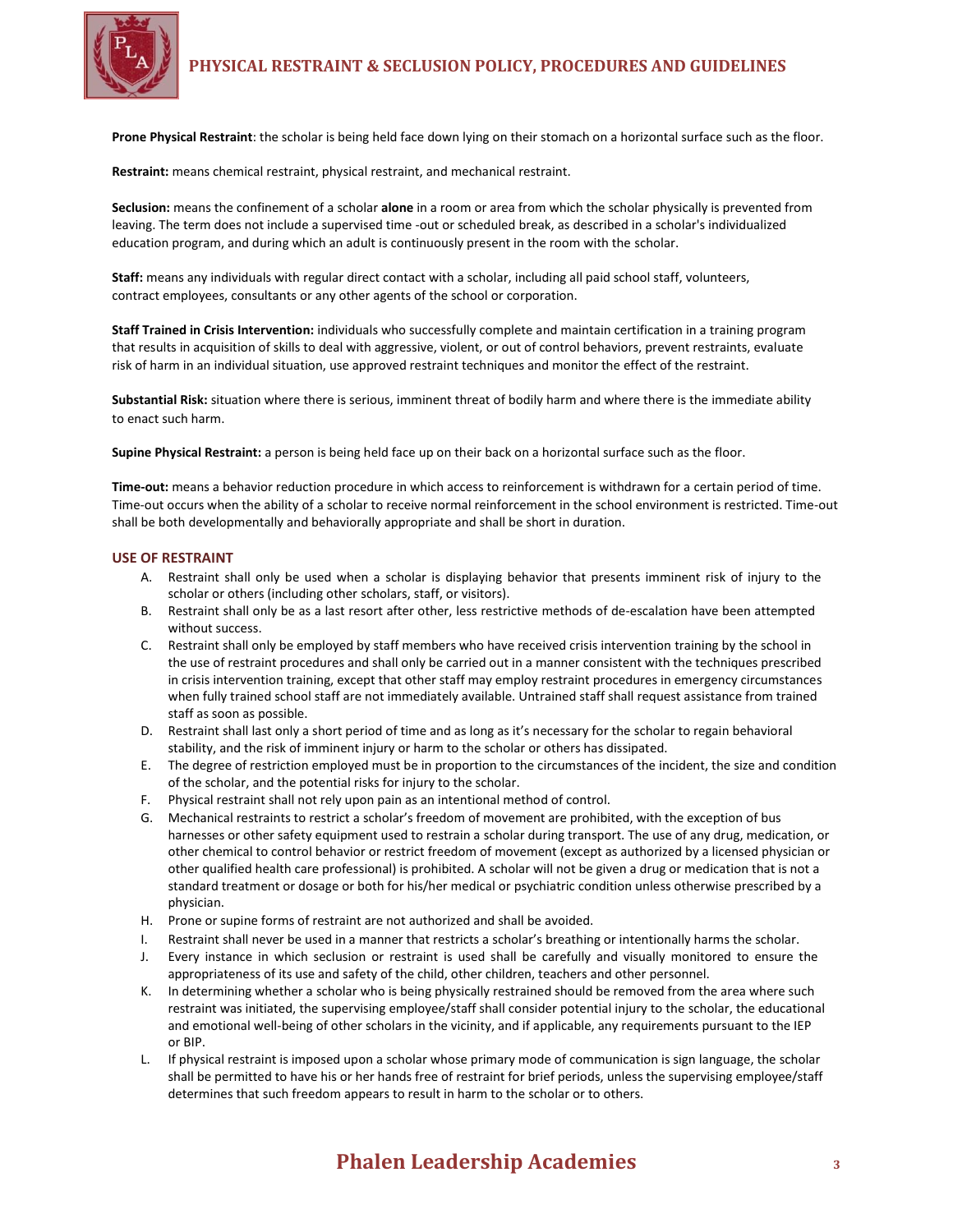# **PHYSICAL RESTRAINT & SECLUSION POLICY, PROCEDURES AND GUIDELINES**



# **WHEN RESTRAINT PROCEDURES SHALL NOT BE EMPLOYED**

- A. Restraint shall not be used unless there is imminent risk of injury to either the scholar or others.
- B. A verbal threat or verbally aggressive behavior generally does not generally constitute a risk of imminent injury unless in so doing the scholar also demonstrates a means of or intent to carry out the threat.
- C. Destruction or damage to property generally does not constitute a risk of imminent injury unless in so doing an imminent risk of injury to the scholar or others is created.
- D. When known medical, emotional or physical condition of the scholar would make the restraint procedures dangerous for that scholar (e.g. scholars with heart or circulatory conditions, asthma, etc.) they shall not be employed.
- E. Restraint shall never be used as a punishment, or to force compliance with staff directives.

# **USE OF SECLUSION (only for those buildings with specifically designed rooms for this practice)**

- A. Seclusion shall only be used when a scholar is displaying behavior that presents imminent risk to the scholar or others (including other scholars, school staff, or school visitors), and the threat could be diminished if the scholar was in a safe environment away from other scholars and staff.
- B. Seclusion shall only be employed as a last resort after other less restrictive interventions are ineffective.
- C. Seclusion shall only be used for a short period of time and shall be discontinued as soon as imminent risk of injury to the scholar or others has dissipated.
- D. Seclusion shall only be employed by staff members who have received training in the safe use of seclusion procedures.
- E. Seclusion must be used only when the scholar can safely be transported to the seclusion environment by trained staff members using appropriate techniques based on crisis intervention training.
- F. Time-out procedures do not constitute seclusion and are permitted in school.
- G. Every instance in which seclusion is used shall be carefully and continuously visually monitored to ensure the safety of the scholar, other scholars, and staff.
- H. All seclusion environments shall be inspected by Facilities Management staff and shall:
	- a. Be of reasonable size to accommodate the scholar and at least one adult.
	- b. Be of reasonable size to permit scholars to lie or sit down.
	- c. Have adequate ventilation including heat and air conditioning as appropriate.
	- d. Have adequate lighting.
	- e. Be free of any potential or predictable safety hazards such as electrical outlets, equipment, and breakable glass.
	- f. Permit direct continuous visual and auditory monitoring of the scholar.
	- g. Not be locked, except with a latching device that staff must continuously activate or monitor to prevent a door from opening is permitted.
	- h. Shall comply with all applicable health, fire and safety requirements.
	- i. Be constructed of materials or objects that cannot be used by scholars to harm themselves or others, and be designed so that scholars cannot climb up the walls.

# **WHEN SECLUSION PROCEDURES SHALL NOT BE EMPLOYED**

- A. When the imminent risk of injury to the scholar or others has dissipated.
- B. When known medical, emotional or physical condition of the scholar would make the seclusion procedures dangerous for that scholar (e.g. scholars expressing suicidal thoughts or with a history of self-harm or severe trauma, scholars with heart or circulatory conditions, asthma, and/or other medical conditions).
- C. Seclusion shall never be used unless a staff member can continuously monitor the scholar for visual or auditory signs of physiological distress, and can communicate with the scholar.
	- a. Scholars shall be permitted to use the restroom upon request, and be escorted to and from the restroom.
	- b. Scholars shall be provided with water on request.
- D. Seclusion shall never be used as a punishment, or to force compliance with staff directives.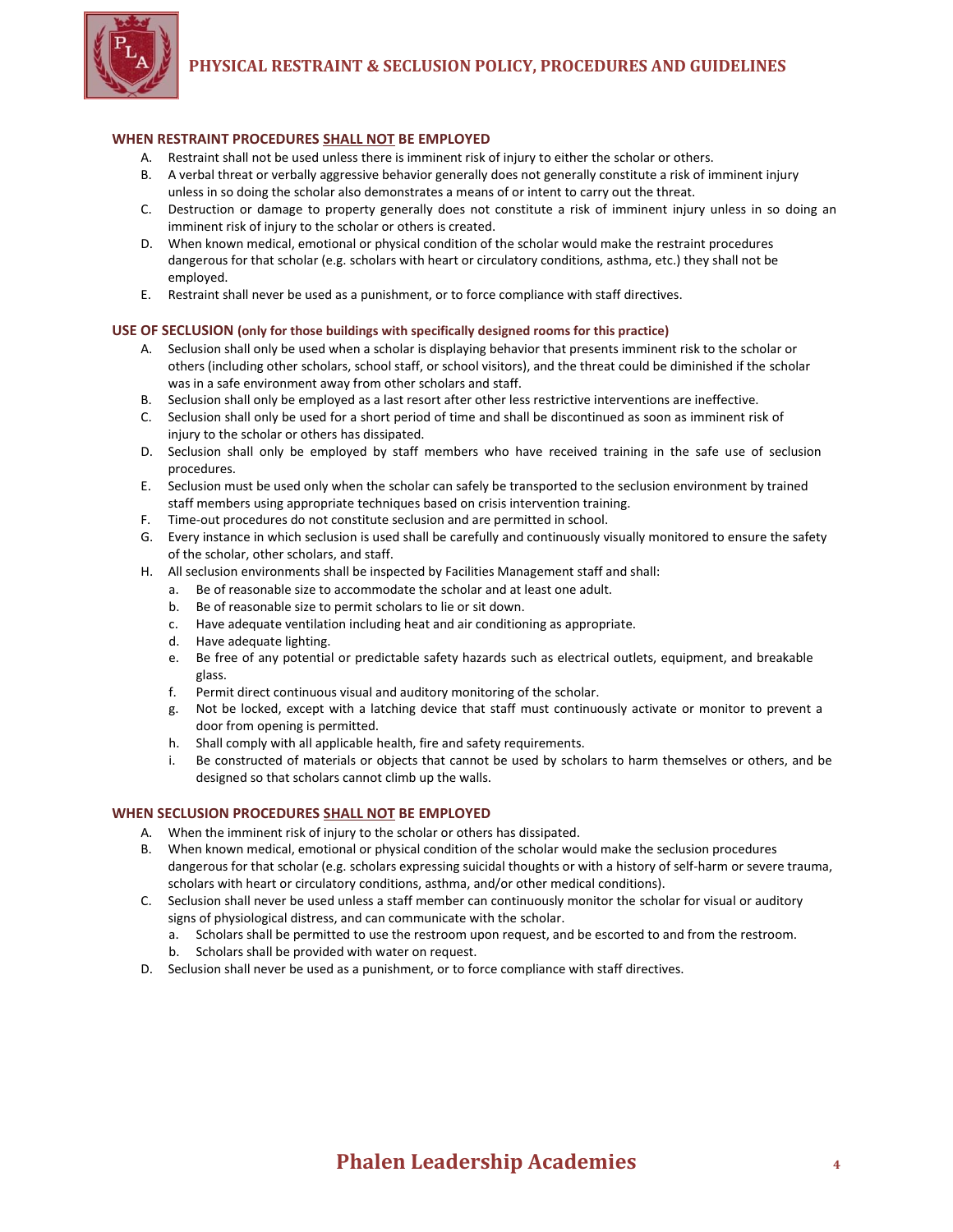

### **INFORMING PARENTS AND GUARDIANS**

Parents or guardians, as well as scholars who are at least eighteen (18) years of age, shall be informed of and have access to these guidelines at their school or other educational setting.

#### **All scholar handbooks shall include a statement similar to this:**

As part of the emergency procedures in place in our schools, no scholar will be restrained and/or placed in seclusion by school staff unless the scholar's behavior poses an imminent risk of injury to him/herself or others. However, significant violations of the law including assaults on scholars and staff will be reported to the police. As soon as possible after any such use of restraint and/or seclusion, the parents or guardians will be informed when any of these actions have occurred and will be provided with a detailed account of the incident including the circumstances that led to the use of restraint and or seclusion.

## **REPORTING, DOCUMENTATION AND DEBRIEFING REQUIREMENTS**

- A. Immediately after the scholar has restored emotional and behavioral control following the use of restraint and/or seclusion, a staff member **not involved** with the incident shall examine the scholar to ascertain if any injury has been sustained during the seclusion or restraint.
- B. Parents or guardians shall be verbally notified as soon as possible (no later than the end of the school day or as soon as practical in which the seclusion or restraint occurs) following each instance in which seclusion and/or restraint is used. Additionally, written notification must also be sent to the scholar's parent or guardian as soon as practical following each instance in which seclusion and/or restraint is used. Further, the school will offer parents/guardians an opportunity to meet regarding the incident of restraint and/or seclusion.
- C. Each school must designate a staff member or members who will be responsible for documenting every instance in which seclusion and/or restraint was used on the scholar with an Incident Report.
- D. Incident Reports:
	- a. Staff involved in the use of seclusion or restraint will contribute in an Incident Report as soon as practical after the use of seclusion or restraint.
	- b. The building administrator or designee will send a copy of the Incident Report to the scholar's parent or guardian documenting the use of seclusion or restraint, and will place a copy of the report in the scholar's cumulative file.
	- c. A copy of the Incident Report shall also be sent to the District Special Education Administrator.
- E. Incident Reports will include, at a minimum, the following information:
	- a. The scholar's name.
	- b. The racial/ethnic status of the scholar.
	- c. The date and time of the incident.
	- d. The duration of any seclusion or restraint, or the beginning and ending times of the restraint and/or seclusion.
	- e. A description of any relevant events leading up to the incident.
	- f. A description of any interventions used immediately prior to the implementation of seclusion or restraint.
	- g. A description of the incident and/or scholar behavior that resulted in implementation of seclusion or restraint, including a description of the danger of injury which resulted in the seclusion or restraint.
	- h. A log of the scholar's behavior during seclusion or restraint, including a description of the restraint technique(s) used and any other interaction between the scholar and staff.
	- i. A description of any injuries (to scholars, staff, or others) or property damage.
	- j. A description of the planned approach to dealing with the scholar's behavior in the future.
	- k. A list of the school staff who participated in the implementation, monitoring, and supervision of seclusion or restraint and whether they had training related to seclusion or restraint.
	- l. The date and time on which the parent or guardian was notified.
	- m. If applicable, a statement that the intervention used was consistent with the scholar's most current Behavioral Intervention Plan or IEP.
	- n. If the scholar has a disability (IDEA or Section 504), the type of disability.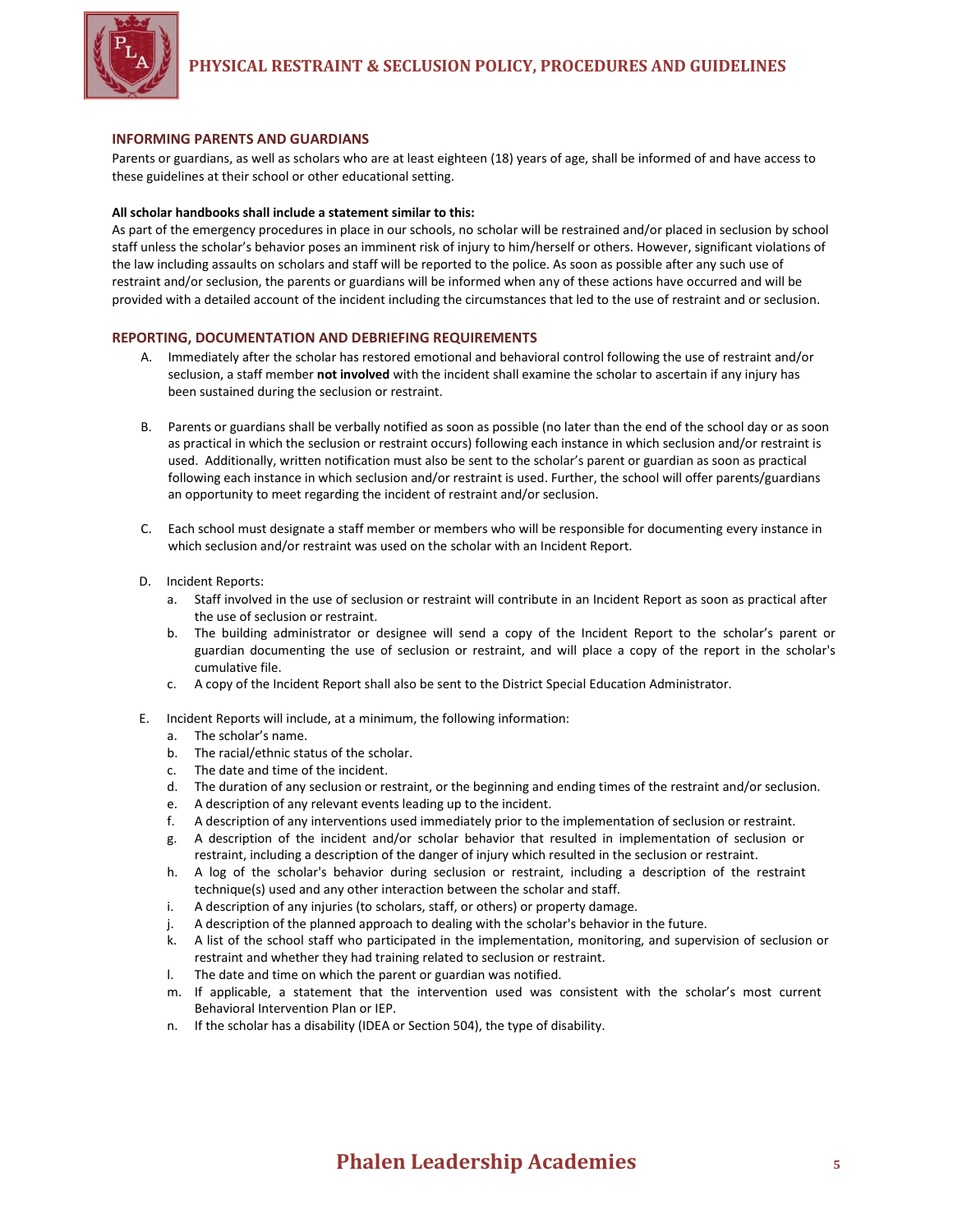

- F. Further, as soon as practical it is expected that each staff member involved in a seclusion or restraint will engage in a de-briefing or processing session(s) with the school administrator or designee in order to determine what could have been done to prevent the future need for use of seclusion or restraint for this scholar specifically and for other scholars in similar situations. At this session, the following will take place:
	- a. Components to be included in this session are outlined in the Staff Processing of Seclusion or Restraint Form.
	- b. Discuss whether proper seclusion or restraint procedures were followed, including the use of proper procedures to prevent the need for restraint or seclusion.
	- c. Direct a staff person, including the administrator himself or herself, to debrief the incident with the scholar in a manner appropriate to the scholar's age and developmental ability, to discuss the behavior(s), if any, that led to the use of the seclusion and/or restraint.
	- d. The supervisor will provide support to the staff member and determine when the staff member shall return to his or her duties.
	- e. The scholar, with assistance from staff, will process the event at the earliest appropriate time.
	- f. The staff member's supervisor or designee shall complete and file the form.
- G. When reviewing individual cases, it is recommended that when a scholar has experienced three instances of seclusion or physical restraint, the school personnel who initiated, monitored, and/or supervised the incidents shall review the effectiveness of the procedure(s) used and prepare an Individual Behavior Plan (BIP) for the scholar that provides either for the continued use of these interventions or for the use of other specified intervention. The plan shall be placed in the scholar's cumulative record. The review shall also consider the scholar's potential need for alternative program or for a referral for a special education evaluation, if the scholar does not have an IEP.

## **TRAINING**

- M. PLA will provide all staff members with basic training about conflict de-escalation procedures, the use of seclusion and restraint only as a last resort, and procedures for contacting fully trained and certified staff when behavioral crises occur.
- N. This training will be recurrent and will be provided to new staff on at least an annual basis.
- O. PLA will determine a specific curriculum and method of providing training related to seclusion or restraint.
- P. A core group of appropriate staff will be trained in each building on crisis intervention techniques which will include the use of seclusion and restraint procedures.
- Q. This training will be recurrent and will be provided to staff on at least an annual basis and will include:
	- a. Effective alternatives to physical seclusion and restraint, such as positive behavioral interventions, positive supports, and conflict de-escalation techniques.
	- b. Steps to avoid the use of seclusion or restraint.
	- c. The safe use of seclusion or restraint in cases involving imminent risk of injury.
	- d. Debriefing practices and procedures.
- R. Documentation of staff training will be kept and will include:
	- a. Name and position of person who completed the training.
	- b. Who provided the training.
	- c. The date the training was completed.
	- d. The training agenda and materials.
	- e. What protocols and techniques were included in the training.